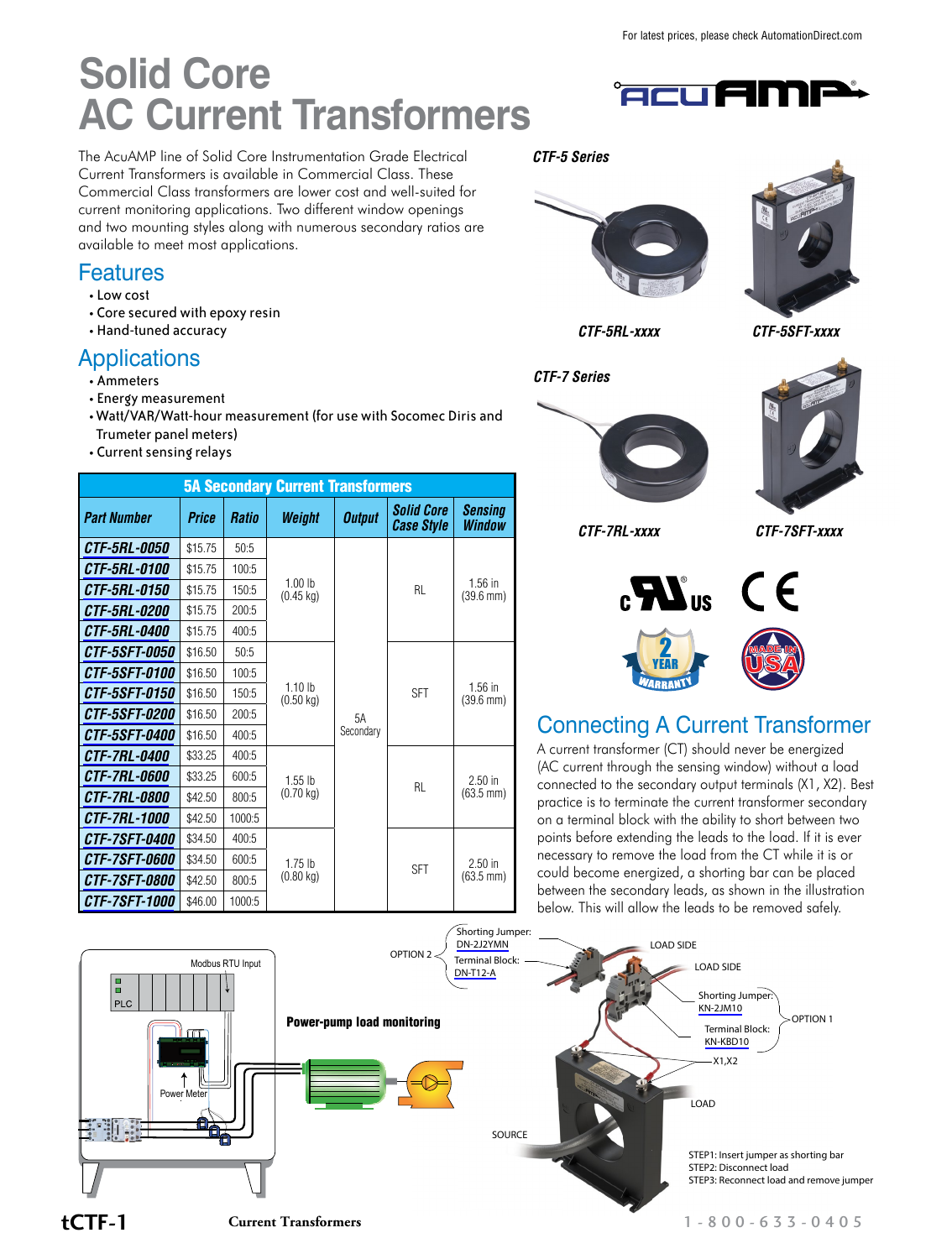## **Solid Core AC Current Transformers**



| <b>Specifications (CTF-5RL-xxxx and CTF-5SFT-xxxx)</b> |                                                                                                                                                                 |                                      |                                      |                                      |                                      |  |  |  |  |
|--------------------------------------------------------|-----------------------------------------------------------------------------------------------------------------------------------------------------------------|--------------------------------------|--------------------------------------|--------------------------------------|--------------------------------------|--|--|--|--|
| <b>Models</b>                                          | <b>CTF-5RL-0050</b><br><b>CTF-5SFT-0050</b>                                                                                                                     | CTF-5RL-0100<br><b>CTF-5SFT-0100</b> | CTF-5RL-0150<br><b>CTF-5SFT-0150</b> | CTF-5RL-0200<br><b>CTF-5SFT-0200</b> | CTF-5RL-0400<br><b>CTF-5SFT-0400</b> |  |  |  |  |
| <b>Power supply</b>                                    | Self-powered                                                                                                                                                    |                                      |                                      |                                      |                                      |  |  |  |  |
| <b>Current range (A)</b>                               | 50                                                                                                                                                              | 100                                  | 150                                  | 200                                  | 400                                  |  |  |  |  |
| Output signal                                          | $0$ to 5A (AC)                                                                                                                                                  |                                      |                                      |                                      |                                      |  |  |  |  |
| <b>Frequency range</b>                                 | 50-400 Hz (UL tested at 60Hz only)*                                                                                                                             |                                      |                                      |                                      |                                      |  |  |  |  |
| <b>Primary circuit voltage</b>                         | 600VAC                                                                                                                                                          |                                      |                                      |                                      |                                      |  |  |  |  |
| Temperature range                                      | $-20^{\circ}$ to $+75^{\circ}$ C [ $-4^{\circ}$ to $+167^{\circ}$ F]                                                                                            |                                      |                                      |                                      |                                      |  |  |  |  |
| Secondary terminal wire range                          | 22-14 AWG                                                                                                                                                       |                                      |                                      |                                      |                                      |  |  |  |  |
| <b>Secondary connections</b>                           | <b>RL:</b> 16 AWG conductors, 24in (61cm) long<br><b>SFT:</b> M4x0.70 threaded terminal stud, use #8 (M4) ring terminal $-$ Terminal torque 10 lb in [1.13 N·m] |                                      |                                      |                                      |                                      |  |  |  |  |
| <i>Current ratio</i>                                   | 50:5                                                                                                                                                            | 100:5                                | 150:5                                | 200:5                                | 400:5                                |  |  |  |  |
| Accuracy @ 60Hz                                        | $+2%$                                                                                                                                                           |                                      | $±1\%$                               |                                      |                                      |  |  |  |  |
| Burden VA @ 60Hz                                       | 1.0                                                                                                                                                             | 2.0                                  | 5.0                                  | 5.0                                  | 12.5                                 |  |  |  |  |
| Continuous thermal rating factor (RF) $@30^{\circ}C$   | 1.0                                                                                                                                                             |                                      |                                      |                                      |                                      |  |  |  |  |
| <b>Core type</b>                                       | <b>Fixed/Solid Core</b>                                                                                                                                         |                                      |                                      |                                      |                                      |  |  |  |  |
| <b>Mounting</b>                                        | RL: pass-through conductor mounting; SFT: panel mounting                                                                                                        |                                      |                                      |                                      |                                      |  |  |  |  |
| <i>Approvals</i>                                       | UL recognized file E488023. Meets IEEE C57.13 and IEEE C57.13.2, CE Certified                                                                                   |                                      |                                      |                                      |                                      |  |  |  |  |

| <b>Specifications (CTF-7RL-xxxx and CTF-7SFT-xxxx)</b> |                                                                                                                                                        |                                             |                                             |                                      |  |  |  |  |
|--------------------------------------------------------|--------------------------------------------------------------------------------------------------------------------------------------------------------|---------------------------------------------|---------------------------------------------|--------------------------------------|--|--|--|--|
| <b>Models</b>                                          | <b>CTF-7RL-0400</b><br>CTF-7SFT-0400                                                                                                                   | <b>CTF-7RL-0600</b><br><b>CTF-7SFT-0600</b> | <b>CTF-7RL-0800</b><br><b>CTF-7SFT-0800</b> | <b>CTF-7RL-1000</b><br>CTF-7SFT-1000 |  |  |  |  |
| <b>Power supply</b>                                    | Self-powered                                                                                                                                           |                                             |                                             |                                      |  |  |  |  |
| Current range (A)                                      | 400                                                                                                                                                    | 600                                         | 800                                         | 1000                                 |  |  |  |  |
| <b>Output signal</b>                                   | $0$ to 5A (AC)                                                                                                                                         |                                             |                                             |                                      |  |  |  |  |
| <b>Frequency range</b>                                 | 50-400 Hz (UL tested at 60Hz only)*                                                                                                                    |                                             |                                             |                                      |  |  |  |  |
| <b>Primary circuit voltage</b>                         | 600VAC                                                                                                                                                 |                                             |                                             |                                      |  |  |  |  |
| Temperature range                                      | $-20^{\circ}$ to $+75^{\circ}$ C [ $-4^{\circ}$ to $+167^{\circ}$ F]                                                                                   |                                             |                                             |                                      |  |  |  |  |
| <b>Secondary terminal wire range</b>                   | 22-14 AWG                                                                                                                                              |                                             |                                             |                                      |  |  |  |  |
| <b>Secondary connections</b>                           | <b>RL:</b> 16 AWG conductors, 24in (61cm) long<br>SFT: M4x0.70 threaded terminal stud, use #8 (M4) ring terminal - Terminal torque 10 lb in [1.13 N·m] |                                             |                                             |                                      |  |  |  |  |
| <b>Current ratio</b>                                   | 400:5                                                                                                                                                  | 600:5                                       | 800:5                                       | 1000:5                               |  |  |  |  |
| Accuracy @ 60Hz                                        | $+1%$                                                                                                                                                  |                                             |                                             |                                      |  |  |  |  |
| <b>Burden VA @ 60Hz</b>                                | 15                                                                                                                                                     | 30                                          | 35                                          | 30                                   |  |  |  |  |
| Continuous thermal rating factor (RF) $@30^{\circ}C$   | 1.0                                                                                                                                                    |                                             |                                             |                                      |  |  |  |  |
| <b>Core type</b>                                       | <b>Fixed/Solid Core</b>                                                                                                                                |                                             |                                             |                                      |  |  |  |  |
| <b>Mounting</b>                                        | RL: pass-through conductor mounting; SFT: panel mounting                                                                                               |                                             |                                             |                                      |  |  |  |  |
| <b>Approvals</b>                                       | UL recognized file E488023. Meets IEEE C57.13 and IEEE C57.13.2, CE Certified                                                                          |                                             |                                             |                                      |  |  |  |  |

*\*Not for use with variable frequency drives.*

*Note: RF = the maximum current at which a CT can operate continuously without exceeding the thermal limits of its insulation.*

*To obtain the most current agency approval information, see the Agency Approval Checklist section on the specific part number's web page.*